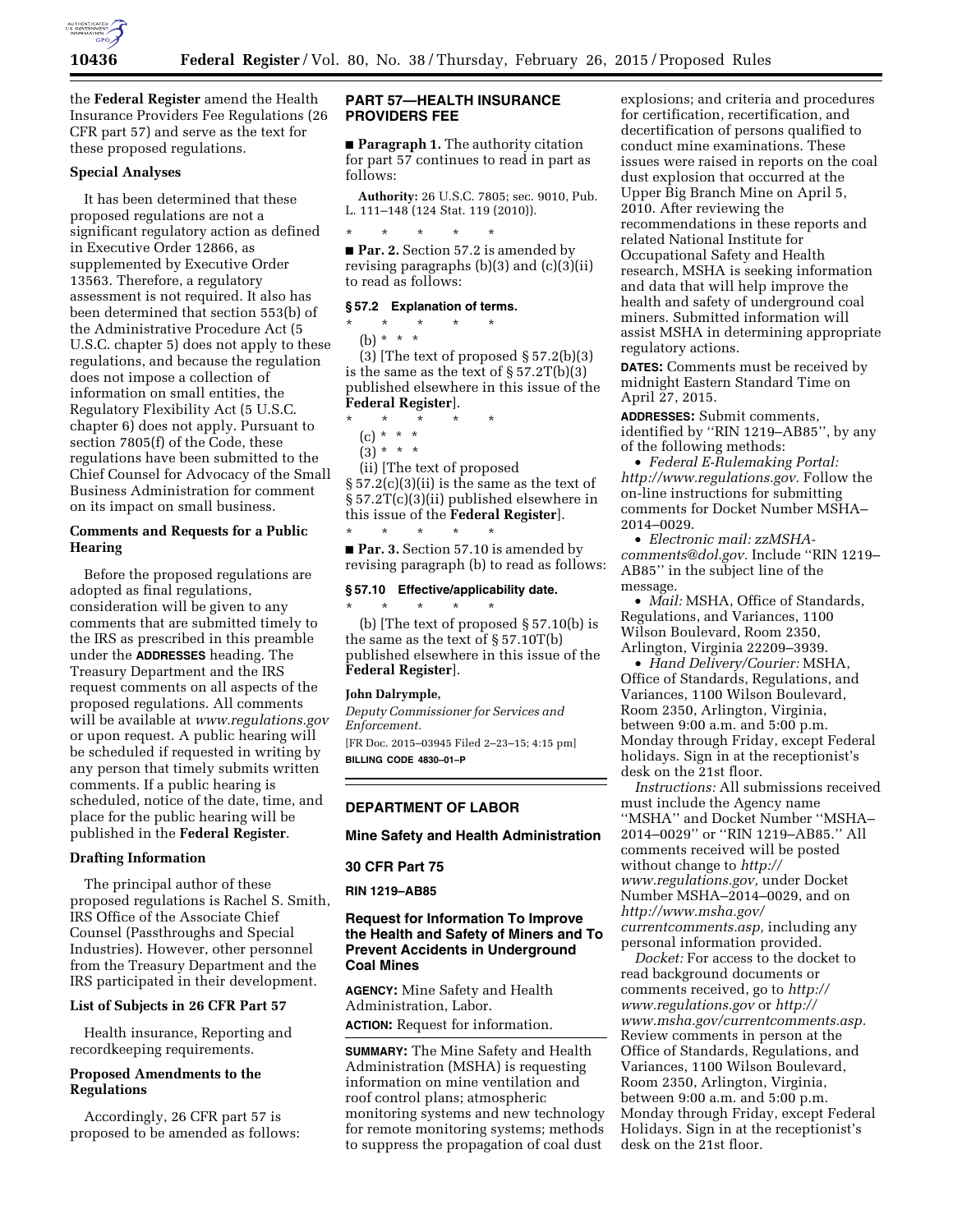## **FOR FURTHER INFORMATION CONTACT:**

Sheila A. McConnell, Acting Director, Office of Standards, Regulations, and Variances, MSHA, at *[mcconnell.sheila.a@dol.gov](mailto:mcconnell.sheila.a@dol.gov)* (email); 202–693–9440 (voice); or 202–693–9441 (facsimile). These are not toll-free numbers.

# **SUPPLEMENTARY INFORMATION:**

#### **Availability of Information**

MSHA maintains a mailing list that enables subscribers to receive an email notification when the Agency publishes rulemaking documents in the **Federal Register**. To subscribe, go to *[http://](http://www.msha.gov/subscriptions/subscribe.aspx) [www.msha.gov/subscriptions/](http://www.msha.gov/subscriptions/subscribe.aspx) [subscribe.aspx.](http://www.msha.gov/subscriptions/subscribe.aspx)* 

#### **I. Background**

On April 5, 2010, a coal dust explosion occurred at the Upper Big Branch Mine-South (UBB) in Montcoal, West Virginia. MSHA initiated an accident investigation on April 7, 2010 under the authority of the Federal Mine Safety and Health Act of 1977 (Mine Act). MSHA issued an accident investigation report on December 11, 2011, titled, ''A Report of Investigation, Fatal Underground Mine Explosion, April 5, 2010, Upper Big Branch Mine-South, Performance Coal Company, Montcoal, Raleigh County, West Virginia, ID No. 46–08436.''

In addition to MSHA's accident investigation report, MSHA announced on May 4, 2010, a separate internal review of MSHA's actions prior to the explosion at the Upper Big Branch Mine. On March 6, 2012, MSHA issued the Internal Review (IR) report of the Agency's enforcement actions titled ''Internal Review of MSHA's Actions at the Upper Big Branch Mine-South, Performance Coal Company, Montcoal, Raleigh County, West Virginia''. The IR report compared MSHA's actions with the requirements of the Mine Act and MSHA's standards, regulations, policies, and procedures. The report recommended changes to regulations and standards that would improve the health and safety of underground coal miners by protecting them from the hazards that caused or contributed to the explosion. The IR report included recommendations to improve regulations and standards regarding mine ventilation; atmospheric mine monitoring systems; rock dusting; and certification, re-certification, and decertification of persons certified to conduct mine examinations in underground coal mines. Both the IR and Accident Investigation (AI) reports recommended that the Assistant Secretary consider rulemaking to

improve mine health and safety. The combined recommendations were listed in the IR report.

Following the explosion at UBB, the Secretary of Labor, on April 16, 2010, requested that NIOSH independently assess MSHA's internal review of its enforcement actions at UBB. NIOSH identified and appointed a panel to conduct an independent assessment (the Independent Panel). On March 22, 2012, the Independent Panel issued its report titled ''An Independent Panel Assessment of an Internal Review of MSHA Enforcement Actions at the Upper Big Branch Mine South Requested by The Honorable Hilda L. Solis, Secretary, U.S. Department of Labor'' (IP Assessment). In its report, the Independent Panel recommended that MSHA address the technical deficiencies in current mining practices that could compromise safety.

#### **II. Information Request**

This request for information is based on recommendations in the AI, IR, and IP Assessment reports. MSHA seeks input from industry, labor, and other interested parties to assist the Agency in determining whether regulatory action is needed and, if so, what type of regulatory changes would be appropriate to improve health and safety in underground coal mines. The reports on the UBB mine explosion identified several areas where additional rulemaking could be used to improve health and safety in underground coal mines.

In section A, MSHA is requesting information on issues related to the requirements for developing and implementing roof control and mine ventilation plans in underground coal mines. In section B, MSHA is requesting information on issues related to the use, calibration, and maintenance of atmospheric monitoring systems (AMS) and new technology for remote monitoring systems. In section C, MSHA is requesting information on whether specifications contained in the definition of rock dust could be changed to improve its effectiveness in suppressing the propagation of coal dust explosions. In section D, the Agency is seeking information on whether surface moisture should be excluded from the determination of total incombustible content (TIC) of mixed dust. In section E, MSHA is requesting information on mine operator experiences with the coal dust explosibility meter (CDEM), the cleanup program under 30 CFR 75.400– 2, and rock dusting. MSHA is also requesting information on the experiences of mine operators who have used other methods of testing for the

explosibility of the dust in their mines. In section F, the Agency is seeking information on the use of active and passive explosion barriers. Finally, in section G, MSHA is requesting information on criteria and procedures for certification, recertification, and decertification of certified persons. MSHA is particularly interested in information regarding persons who conduct examinations and tests in accordance with MSHA's ventilation standards.

When responding, please address your comments to the topic and question number. For example, the response to section A. Requirements for Developing and Implementing Roof Control and Mine Ventilation Plans, Question 1, would be identified as ''A.1.'' Please explain the rationale supporting your views and, where possible, include specific examples to support your rationale. Provide sufficient detail in your responses to enable proper Agency review and consideration. Identify the information on which you rely and include applicable experiences, data, models, calculations, studies and articles, standard professional practices, availability of technology, and costs.

MSHA invites comment in response to the specific questions posed below and encourages commenters to include any related cost and benefit data, and any specific issues related to the impact on small mines.

## *A. Requirements for Developing and Implementing Roof Control and Mine Ventilation Plans*

MSHA standards require the submission and approval of roof control and ventilation plans prior to their implementation, but do not require the operator to designate a person to be responsible for the mine's plans. The IP Assessment recommended that mine operators hire in-house plan specialists who would be certified roof control and ventilation officers to oversee plan implementation and to coordinate dayto-day actions.

MSHA is considering changes to regulatory requirements to improve roof control plans (30 CFR 75.220 and 75.223) and mine ventilation plans (30 CFR 75.370 and 75.371). These changes could add requirements that would provide mine operators, miners, and MSHA personnel with increased assurance that plans are developed, implemented, and maintained according to the conditions at the mine. These changes could improve roof control and ventilation plans, and in conjunction with additional requirements for mine monitoring, would give mine operators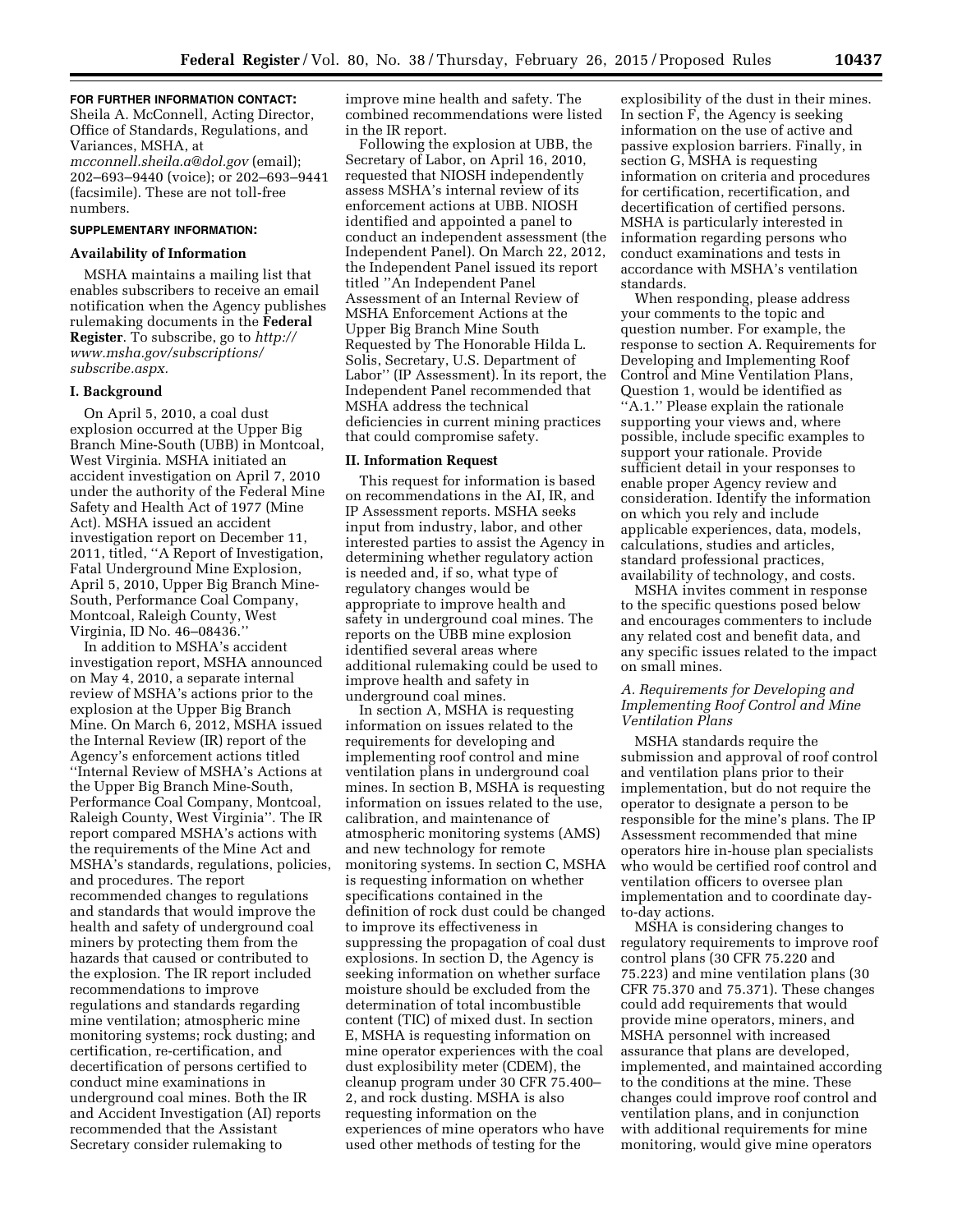information needed to evaluate mine conditions. To assist MSHA in determining how the ventilation and roof control standards could be improved, please respond to the following questions.

1. What health and safety benefit could result from requiring mine operators to designate a mine management employee, who is a credentialed professional, to be responsible for development and implementation of approved roof control and ventilation plans?

2. What knowledge, skills, abilities, or licensure would this credentialed professional need in order to develop, implement, and monitor roof control and ventilation plans?

The following recommendations were made in MSHA's reports to improve the ventilation in underground coal mines:

• Consider rulemaking to require that the minimum quantity of air be at least 75,000 cubic feet per minute (cfm) reaching the working face of each longwall mechanized mining unit (MMU).

• Establish progressive increases in the minimum quantity of air according to the mine methane liberation rate or the established schedule for spot inspections at 103(i) mines, such as 15, 10, and 5-day spot inspections. A 103(i) mine is a mine that has experienced, within the last 5 years, an ignition or explosion of methane or other gases that resulted in a fatality or in a permanently disabling injury.

• Consider respirable dust compliance as an additional factor for increasing the intake air quantity approved in the ventilation plan.

• Consider rulemaking to require the use of equipment doors in lieu of permanent stoppings, or to control ventilation within an air course, subject to approval in the mine ventilation plan.

• To maintain the separation of air courses, consider rulemaking to require that all equipment doors installed in travelways use an interlock system to ensure that only one door can be opened at a time.

3. Please comment on the recommendation to increase the minimum quantity of air. What are the advantages, disadvantages, impact on miner health and safety, and costs associated with an increase in the minimum quantity of air for longwall mines? How could this minimum quantity of air be determined and where would it be measured?

4. What is the most effective way to control methane, oxygen, and respirable dust levels to assure the health and safety of miners?

5. Please comment on equipment doors: Their use, location, approval, advantages, disadvantages and impact on miner health and safety. Also comment on the use of equipment doors in travelways, including the use of an interlock system. What are the advantages, disadvantages, impact on miner health and safety, and costs of using interlock systems on equipment doors?

*B. Atmospheric Monitoring Systems and New Technology for Remote Monitoring Systems* 

Atmospheric Monitoring Systems (AMS) are a reliable method for early detection of fires along belt conveyors and for monitoring several other mineventilation-related parameters. Handheld and machine-mounted gas detectors are used extensively underground, primarily to monitor methane and oxygen concentrations. MSHA is exploring the expanded use of coordinated monitoring systems to monitor methane and carbon monoxide levels, air velocities and directions, pressure differentials, and other parameters at critical locations to help mine operators maintain effective ventilation and diagnose system failures or deficiencies.

The following recommendations were in the IR report:

• Modify 30 CFR 75.342(a)(2) to require additional methane sensors to be installed along the longwall face and to be tied into an AMS for the mine. These sensors should be placed along the face at various distances and heights to aid in the detection of methane during normal mining and in the event of a methane inundation. These additional sensor locations should be approved by the District Manager in the mine ventilation plan; and

• Require an AMS to provide realtime monitoring of methane and carbon monoxide levels and airflow direction, and to record the quality and quantity of air at specific points in the mine. For example, monitor where air reversals are likely to impact the ventilation system, outby loading points, where air courses split, and at certain intervals along the belt.

6. Continuous remote monitoring systems, such as AMS and tube bundle systems, can be used to detect unexpected ventilation system changes or methane inundations. Please comment, including rationale, on whether and under what circumstances MSHA should require the use of a continuous remote monitoring system. Please include impact on miner health and safety, impact on mining method, and any other related impact. What

would be the costs to add monitoring systems or to extend existing systems in mines?

7. Where should continuous remote monitoring systems be installed in underground coal mines? Please be specific as to locations and provide rationale, including the impact on miner health and safety.

8. Under what conditions should additional gas monitoring sensors and sensors that measure air velocity and direction be used to monitor the longwall face and its tailgate corner to minimize accumulations of methane, other gases, and dust? Where should these sensors be located?

9. What are the advantages, disadvantages, and costs of continuously monitoring the underground coal mine environment for accumulations of gases, air velocity, and airflow direction?

10. How could continuous remote monitoring technology be linked to communication and tracking technology to form an integrated monitoring system? Please explain.

11. How can integrated monitoring systems be linked to machine-mounted monitors? What are the advantages, disadvantages, impact on miner health and safety, and costs of integrated monitoring systems?

12. What types of continuous remote monitoring systems can continue to safely operate and function after an explosion, fire, or any other mine accident? How long can such systems operate after an explosion or fire, since power is likely to be deenergized due to the emergency? What can be done to improve the survivability and reliability of continuous remote monitoring systems after an explosion or fire?

13. What types of technologies exist to remotely determine methane-air mixtures and other gas, dust, and fume levels in bleeders and bleederless ventilation systems, other than traditional AMS and tube-bundle systems? Please be specific and note if this technology is practical and feasible.

14. MSHA is aware that fiber optic systems are being developed that would transmit data to a central location on the surface of the mine. Please provide system capabilities, specifications, and cost information on these systems, as well as any other relevant technologies.

15. If fiber optic technology is capable of operation when electrical power is deenergized underground, how long can such systems remain operable after power is deenergized? What is the maximum distance such technology is capable of transmitting data to the mine surface?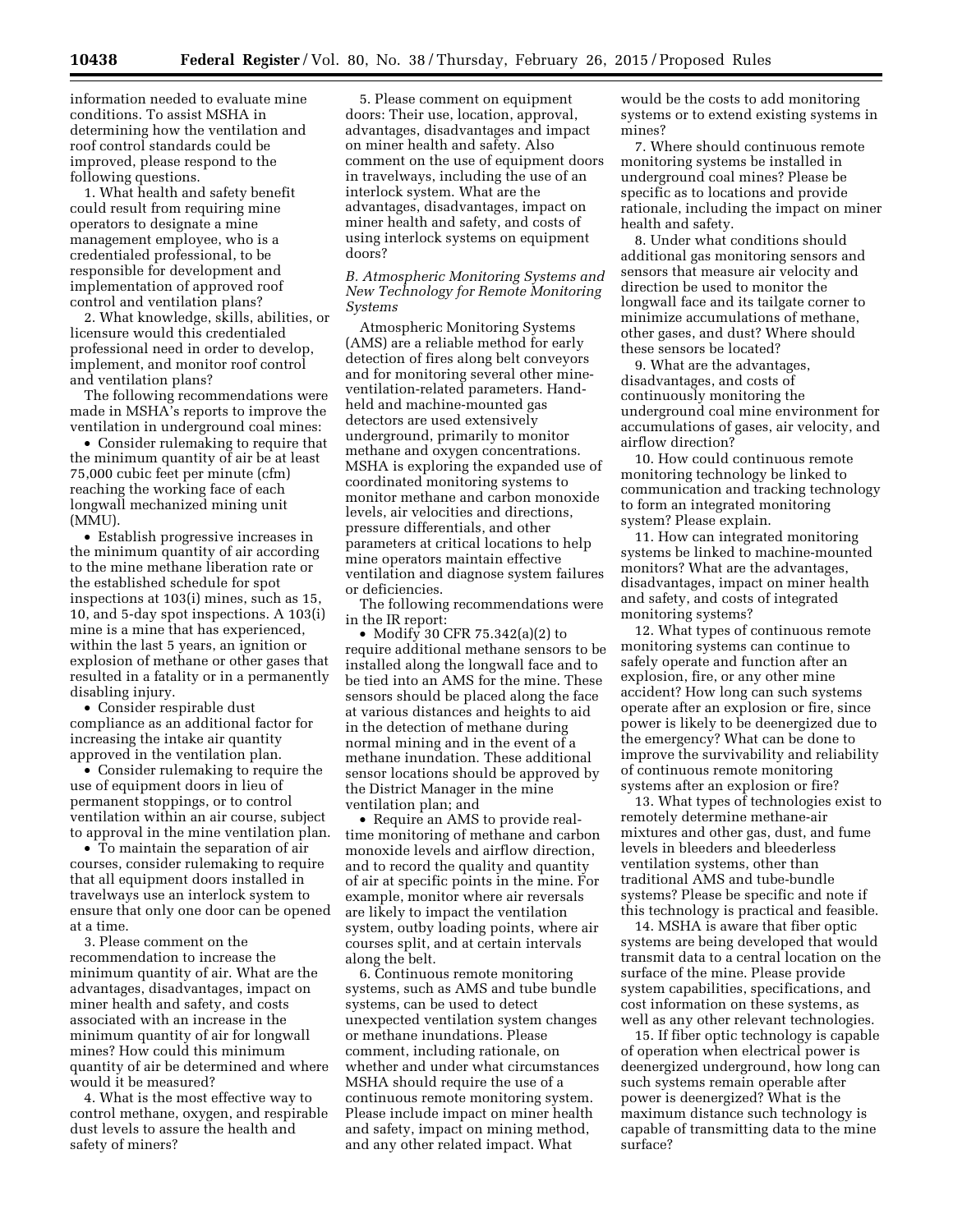16. Please describe how fiber optic technology can be used in areas of the mine that require the use of permissible or intrinsically safe equipment.

#### *C. Rock Dust*

Mine operators are required to use rock dust that meets the definition of rock dust in 30 CFR 75.2. This standard specifies that rock dust material be pulverized limestone, dolomite, gypsum, anhydrite, shale, adobe, or other inert material, preferably light colored. In addition, 100 percent of the particles must pass through a sieve having 20 meshes per linear inch and 70 percent or more must pass through a sieve having 200 meshes per linear inch. The definition specifies that rock dust particles, when wetted and dried, will not cohere to form a cake that is not dispersed into separate particles by a light blast of air. In addition, the definition specifies that rock dust must not contain more than 5 percent combustible matter or more than a total of 4 percent free and combined silica or, where the Secretary finds that such silica concentrations are not available, must not contain more than 5 percent of free and combined silica.

MSHA has worked cooperatively with NIOSH on rock dust research and on the development and field testing of the CDEM. NIOSH completed development of the CDEM and field-tested it with MSHA's assistance beginning in December 2009. NIOSH researchers published a report, titled ''MSHA CDEM Survey and Results,'' that summarized the results of this CDEM field study (Harris et al., 2011). MSHA inspectors used the NIOSH-developed prototype CDEM in conjunction with routine dust compliance surveys (conducted under 30 CFR 75.403) to collect the data shown in the report. MSHA inspectors also collected rock dust samples as part of the CDEM field study.

NIOSH analyzed the rock dust samples and reported in Hazard ID 16— Non-Conforming Rock Dust (October 2011), that the investigation of rock dust revealed two significant concerns with the supply of rock dust used in U.S. mines: Insufficient quantity of particles finer than 200 mesh  $(75 \mu m)$  and the tendency of rock dust to form a cake when wetted and subsequently dried.

MSHA issued PIB No. P11–50 on October 27, 2011, titled ''Rock Dust Composition, 30 CFR 75.2'' that reiterated information contained in NIOSH Hazard ID 16 (October 2011). MSHA stated in PIB No. P11–50 that the particle size issue and the caking issue indicate a possible lack of product quality control.

To assist MSHA in making determinations with respect to rock dust, please respond to the following questions.

17. What specific tests should be performed to monitor the quality of rock dust to assure that the rock dust will effectively suppress an explosion in the mine environment?

18. What materials produce the most effective rock dust?

19. What are the advantages, disadvantages, impact on miner health and safety, and costs of limiting rock dust to light-colored inert materials, such as limestone and dolomite?

20. Please provide information on the types of impurities that could degrade rock dust performance. What tests or methods can be used to detect the presence of impurities?

21. What particle size distribution for rock dust would most effectively inert coal dust? What should be the maximum particle size? What should be the minimum particle size? Please explain and provide the rationale for your answer.

22. Determination of fine particle size of rock dust by sieving may be complicated by static agglomeration. What test methods should be used to measure the size distribution of rock dust to ensure consistent quality? What are the advantages, disadvantages, and costs of these test methods?

23. How can the potential of rock dust to cake be minimized? Are objective and practical tests available to determine the caking potential of rock dust? If so, please explain and provide documentation.

24. Please provide information on how fine particles (less than  $10 \mu m$ ) may increase the likelihood of caking in rock dust.

25. Can rock dust be treated with additives that would reduce caking? Would the additive enhance or diminish the ability of the rock dust particles to quench a coal dust explosion and, therefore, impact the effectiveness of the rock dust to inert coal dust? Please provide information on the chemical composition of any suggested additives, the quantities needed, costs, and potential impact on miner health and safety. If available, what areas of an underground coal mine would need to be treated with non-caking rock dust? Please explain and provide the rationale for your answer.

26. Applied rock dust must be dispersible to inert an explosion. What in-mine tests can be used to determine the caking resistance (*i.e.,* dispersibility) of applied rock dust?

27. How does combustible material degrade the performance of rock dust? How should MSHA modify the existing specification in the definition of rock dust? Please explain and provide documentation.

28. How should MSHA modify the existing requirement for free and combined silica in the definition of rock dust? Please explain and provide documentation.

29. How can the respirable particle size fraction of rock dust, *i.e.,* less than  $10 \mu m$ , be limited, while maintaining the effectiveness of the dust to suppress the propagation of a coal dust explosion? Please explain.

# *D. Surface Moisture and Total Incombustible Content*

The IR report recommended that MSHA amend existing standards to exclude surface moisture from the determination of TIC. (See 30 CFR 75.403 and 75.403–1). In addition, Harris *et al.* (2010) recommended that surface moisture be excluded from the measurement of TIC due to the potential variability in moisture content of the combined coal dust, rock dust, and other dust within a mine.

30. What are the advantages, disadvantages, and costs of excluding surface moisture from the definition of TIC?

# *E. Operator Experiences With the Coal Dust Explosibility Meter (CDEM), Cleanup Program, and Rock Dusting*

MSHA has worked cooperatively with NIOSH on the development and field testing of the CDEM. NIOSH completed development of the CDEM and fieldtested it with MSHA's assistance beginning in December 2009. NIOSH researchers published a report, titled ''MSHA CDEM Survey and Results,'' that summarized the results of this CDEM field study (Harris et al., 2011). MSHA inspectors used the NIOSHdeveloped prototype CDEM in conjunction with routine dust compliance surveys (conducted under 30 CFR 75.403) to collect the data shown in the report.

MSHA stated in the final rule on ''Maintenance of Incombustible Content of Rock Dust in Underground Coal Mines,'' published on June 21, 2011 (76 FR 35968, at 35972), that—

. . . [t]he CDEM is intended to be used by mine operators and MSHA as a screening tool inside the mine to assess the explosion hazard potential in real time and take prudent actions to mitigate the hazard. The CDEM is not intended to replace the current MSHA laboratory analysis of coal mine dust samples for incombustible content, but to serve as a supplemental device for enhancing mine safety through improved rock dusting practices.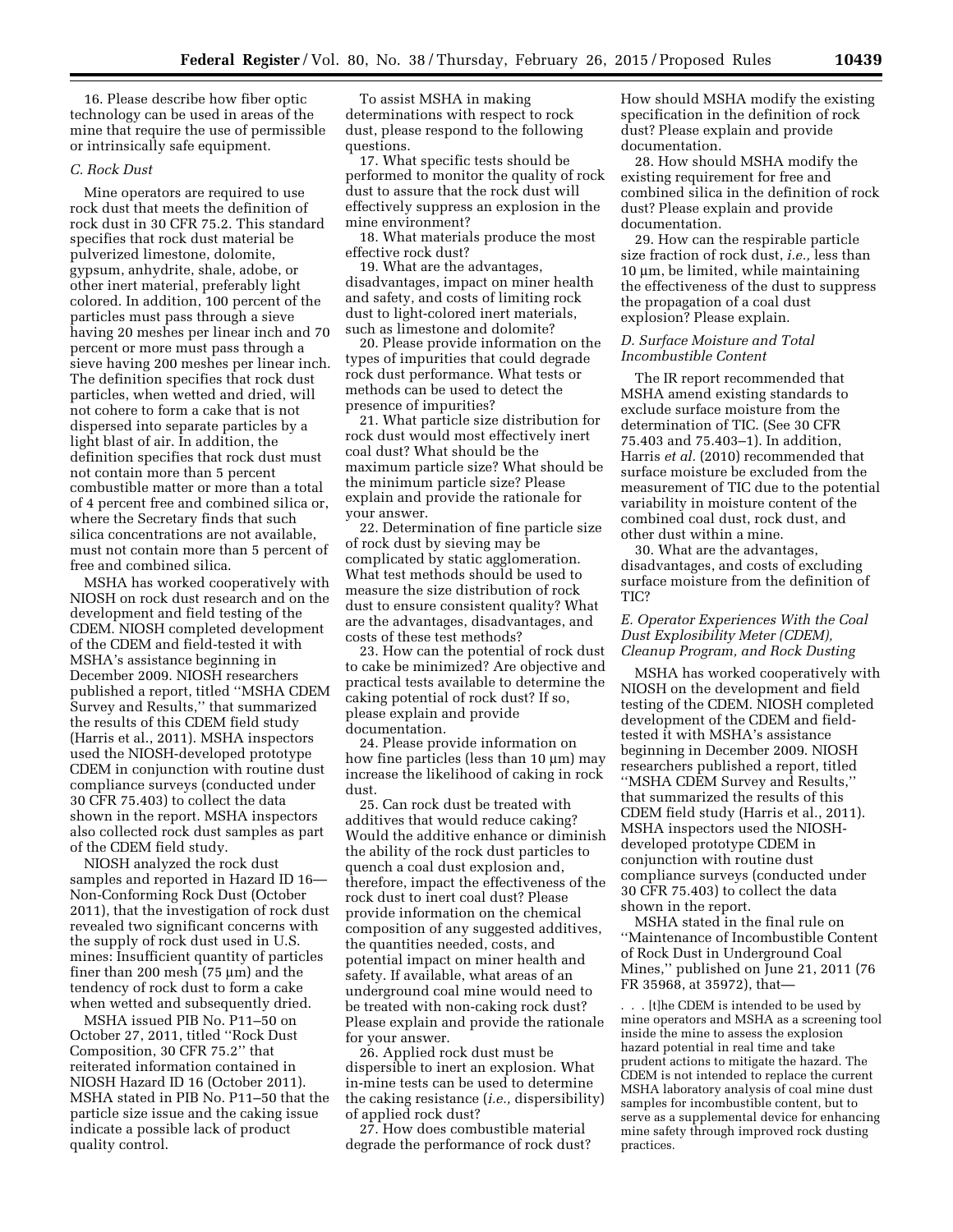In addition, the IR report recommended that MSHA should consider rulemaking to require mine operators to regularly determine the adequacy of rock dusting using a method approved by the Secretary. The IR report stated that this could be achieved by requiring mine operators to sample mine dust for analysis or conduct CDEM testing at sufficient locations and intervals to determine if any area of the mine needs re-dusting. The IR report further recommended that the rule should consider requirements for certification, recordkeeping (including a map of sample locations), and corrective actions similar to examination standards.

In light of this recommendation, MSHA requests the following information from mine operators:

31. What experience do you have with CDEMs, including use, maintenance, calibration, and costs? Based on your experience, how can CDEMs be used to help prevent coal dust explosions? What benefits have you experienced? What limitations have you encountered?

32. To what extent are mine operators using other methods to assess explosibility (*i.e.,* laboratory TIC or volumeter testing)? How long does it take to get results from these test methods?

33. What are the advantages, disadvantages, and costs of these methods? What are the benefits and limitations of each of these methods?

34. How often should mine operators test for explosibility? Where should mine operators test for explosibility in mines?

35. How should mine operators assess their rock dust applications?

36. What records should mine operators be required to retain to verify that they have tested for explosibility?

The IR report also recommended that MSHA consider rulemaking to revise 30 CFR 75.402 to require the use of:

• High-pressure rock-dusting machines to continuously apply rock dust into the air stream at the tailgate end of the longwall face whenever cutting coal; and

• Rock-dusting machines to regularly apply rock dust at the outby edges of active pillar lines on retreating continuous mining machine sections and at approaches to inaccessible areas downwind of coal dust generating sources.

In light of these recommendations, MSHA requests the following information from mine operators:

37. In what additional areas of underground coal mines should the operator apply rock dust continuously or regularly?

38. What conditions necessitate the reapplication of rock dust to previously treated areas?

# *F. Active and Passive Explosion Barriers Used To Suppress the Propagation of a Coal Dust Explosion*

The IP Assessment recommended that MSHA determine the relative merits of applying passive or active explosion barriers in specific circumstances. Explosion barriers remove heat from an explosion by engulfing the area of the barrier in an incombustible cloud of inert material like rock dust or water. These barriers are not used in underground coal mines in the United States. However, other countries allow the use of explosion barriers in underground coal mines.

These explosion barriers are designed to be activated by the pressure wave in front of a coal dust explosion. The barriers flood the area with either water or rock dust which renders any suspended coal dust inert (Cain 2003). Passive barriers quench coal dust explosions when the explosion shock wave traveling in advance of the explosion flame disturbs the barrier. Active barriers contain sensors that detect the approach of the flame and trigger a positive pressure system to flood the area with water or rock dust to quench the flame (Cain 2003).

39. What types of active or passive explosion barriers could be used and where could they be used in underground coal mines? How does the movement of equipment and personnel affect the effectiveness of explosion barriers to quench a coal dust explosion?

40. What are the advantages, disadvantages, impact on miner health and safety, and costs of installing and maintaining active and passive explosion barriers?

*G. Certification, Recertification, and Decertification of Persons Certified To Conduct Mine Examinations in Underground Coal Mines* 

MSHA's standards at 30 CFR 75.360, 75.361, 75.362, and 75.364 require that preshift, on-shift, supplemental, and weekly examinations be performed by persons who have been certified by MSHA or a State. A certified person, defined in 30 CFR 75.2 and addressed in 30 CFR 75.100, is a person who has been certified as a mine foreman (mine manager), an assistant mine foreman (section foreman), or a preshift examiner (mine examiner). Under 30 CFR 75.100, a person can become certified through an MSHA-administered program or a State-administered program. A person must satisfy the criteria specified in 30

CFR 75.100 to obtain an MSHA certification.

Most State certifications are conditional on age and mining experience, specified training, and an examination. The criteria for certification and the types of certification, however, vary across States. The IR report recommended that MSHA supplement the recent rulemaking on Examinations of Work Areas in Underground Coal Mines, published on April 6, 2012 (77 FR 20700), as follows:

. . . to require federal certification requirements, procedures, and time limits for re-certification of certified persons (including mine superintendents). . . . [and] provide procedures and criteria for the revocation of certifications (decertification of certified persons) for certain violations, including knowing and willful violations, advance notice of inspections, making any false statement, and smoking or carrying smoking materials.

In response to these recommendations, MSHA is considering changing existing certification criteria and establishing criteria and procedures for renewal, decertification, and recertification of persons certified under 30 CFR 75.100 to conduct mine examinations in underground coal mines.

If your State administers a program to certify persons to conduct mine examinations in underground coal mines, please respond to the following questions:

41. What criteria and procedures does the State use for certifying persons to perform mine examinations?

42. If the State requires that certified persons renew their certifications, what procedures are used for a renewal of a certification? Does the State recognize or accept other State certifications? Please provide examples.

43. If the State also has a decertification program, what criteria and procedures are used to suspend or decertify a person's certification? What procedures are used to recertify a person after a suspension or decertification?

44. How does the State notify mine operators and other States that it has decertified or recertified a person to conduct mine examinations? What types of actions are taken by other States based on your State's decertification?

In addition, MSHA requests the following information:

45. What criteria should a miner meet to be a certified person to conduct mine examinations under 30 CFR 75.100, *e.g.,*  minimum age, years of experience, education, knowledge, training, and other skills?

46. What criteria and procedures would you recommend for the